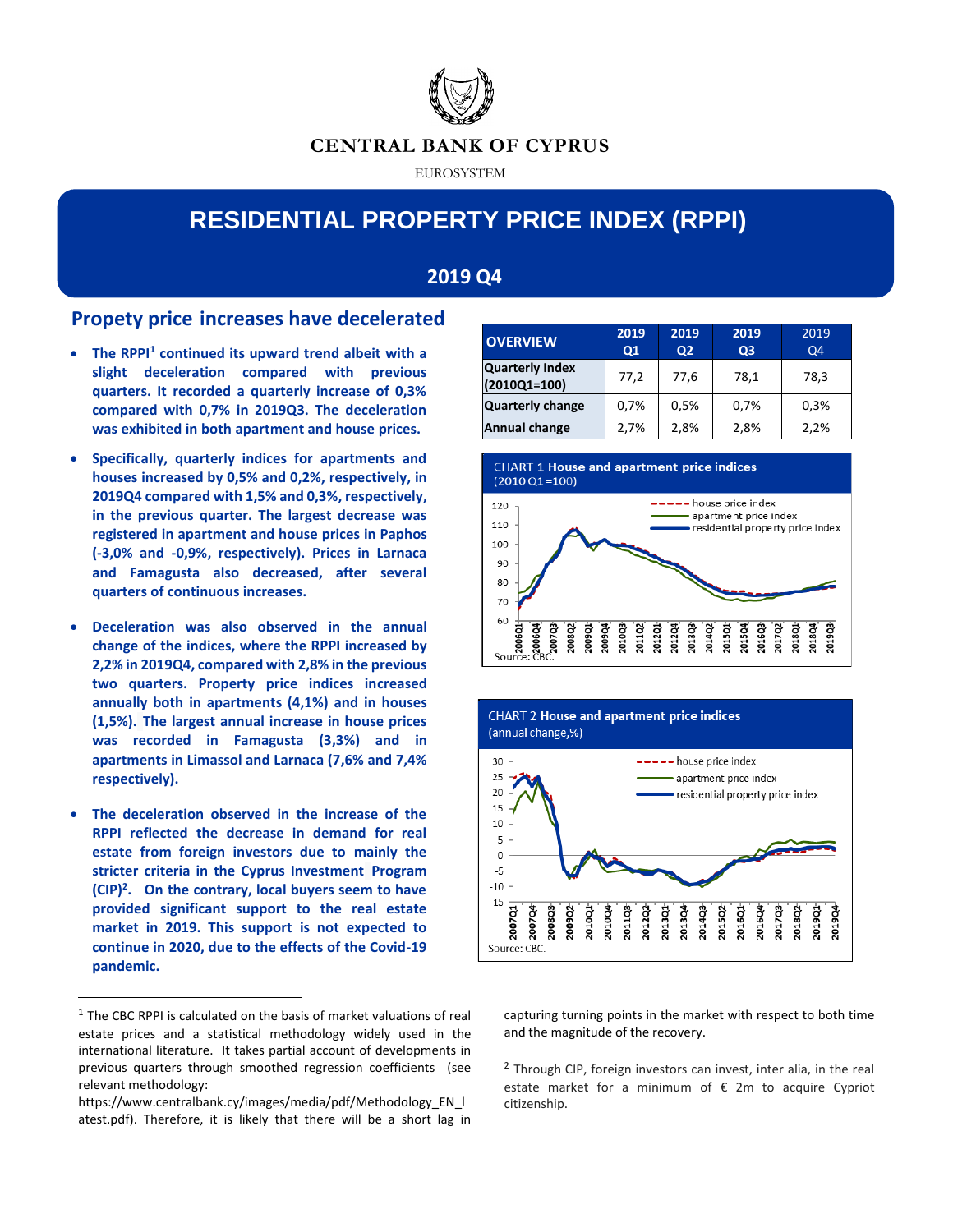#### **Residential property price indices**

The RPPI (houses and apartments) continued its upward trend, albeit at a decelerated trend, recording a quarterly increase of 0,3% in 2019Q4 compared with 0,7% in 2019Q3. House and apartment price indices registered a quarterly increase of 0,2% and 0,5%, respectively, in 2019Q4 compared with 0,3% and 1,5%, respectively, in 2019Q3 (**Chart 1**).

Residential property prices recorded an increase of 2,2% on an annual basis in 2019Q4 compared with 2,8% in 2019Q3. House and apartment prices registered an annual increase of 1,5% and 4,1% in 2019Q4 compared with 2,2% and 4,4%, respectively, in 2019Q3 (**Chart 2**).

 In contrast to the CBC RPPI, the corresponding house price index of the Cyprus Statistical Service (Cystat) recorded a quarterly decrease of 3,7% and an annual decrease of 4,8% in 2019Q4. The house price index of Cystat recorded an annual increase of 2,3% in 2019Q3, a value relatively close to the CBC RPPI (2,8%). The difference in the results of the two indices reflect the different methodologies used. It is possible that the Cystat index (which is based on transaction prices of real estate) was affected by the large decrease in demand from foreign investors who usually buy more expensive real estate. At the same time, the CBC index, which is based on market valuations of real estate prices, is expected to be affected by the above developments in a more gradual way.

#### **Price changes by district**

On a quarterly basis, residential property prices increased in all districts as was the case in the previous two quarters, with the exception of Paphos which registered a quarterly decrease of 1,3%. Quarterly increase in residential prices was registered in Limassol by 0,7%, in Famagusta by 0,6% and in Nicosia and Larnaca by 0,1% (**Chart 3**). However, compared with the previous quarter, there is a relative deceleration in all districts' increases.

Even though the RPPI increased on an annual basis in all districts, a general deceleration was observed. An annual increase of 3,7% was observed in Limassol, in Famagusta 2,8%, in Larnaca 2,4%, in Paphos 1,6% and in Nicosia 1,1%. (**Chart 4**).



### CHART 3 Quarterly percentage change by district and by type of property, 2019Q4



House prices in Famagusta, Limassol, Larnaca and Nicosia registered quarterly increases of 1,0%, 0,4%, 0,3% and 0,1%, respectively, while in Paphos a decrease of 0,9% was recorded. On an annual basis, house prices increased in all districts. In Famagusta house prices increased by 3,3%, in Limassol by 2,4%, in Nicosia by 1,1%, in Larnaca by 0,9% and in Paphos by 0,7%.

Apartment prices registered quarterly increases of 2,1% in Limassol and 0,3% in Nicosia, while they registered a decrease of 3%, 0,5% and 0,2% in Paphos, Famagusta and Larnaca, respectively. On an annual basis, apartment prices recorded increases in all districts for the seventh consecutive quarter even though in 2019Q4 the rate of increase decelerated. The only exception was Limassol where apartment prices increased by 7,6% compared with 6,8% in 2019Q3. Apartment prices in the quarter under examination increased in Larnaca, Paphos, Nicosia and Famagusta by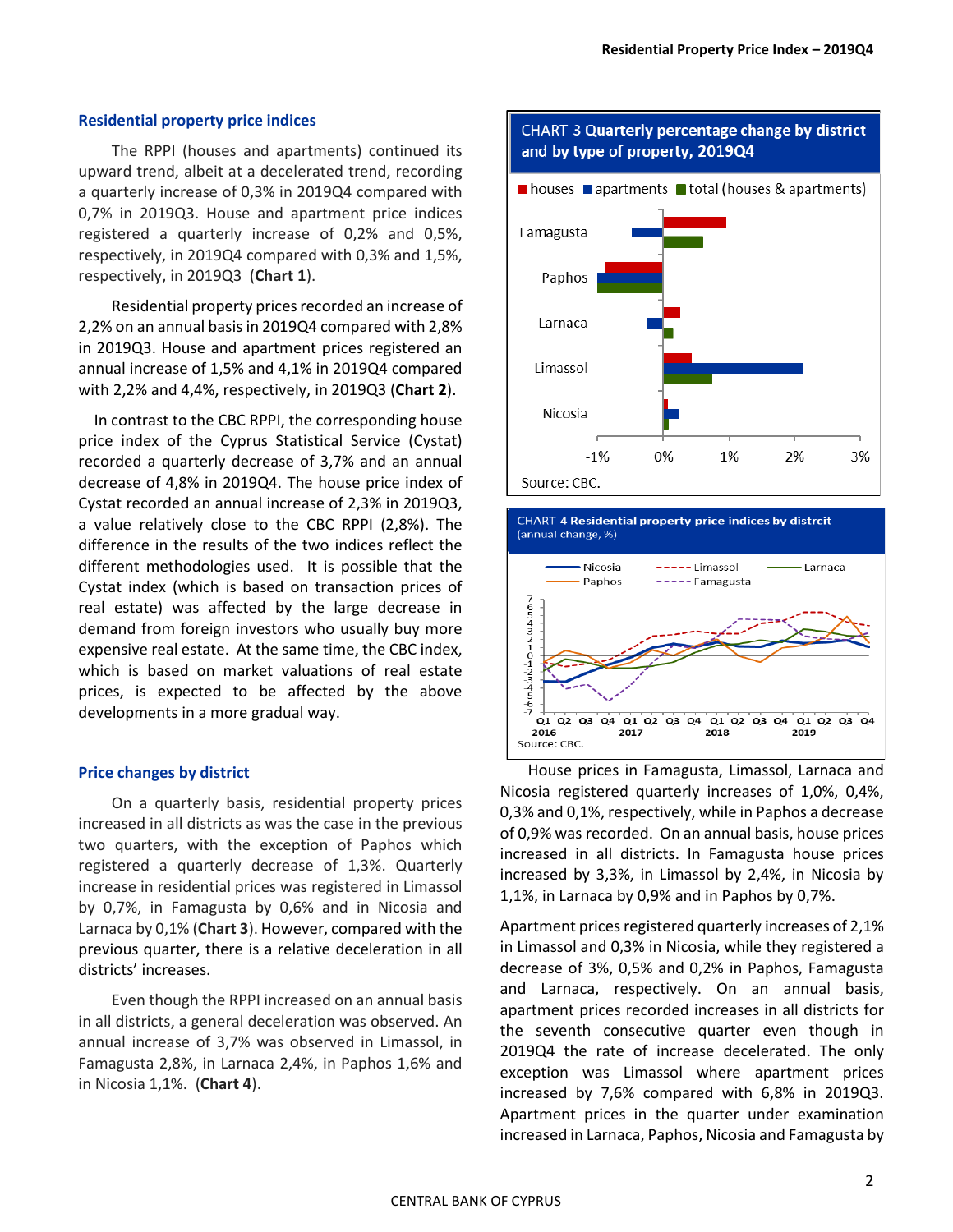7,4%, 8,3%, 1,6%, 1,5% and 0,8%, respectively, compared with 8,3%, 5,3%, 2,1% and 2,3%, respectively, in 2019Q3.

The deceleration observed in the increase in residential property prices could be driven by the foreign market, as shown by the sales contracts registered with the Department of Lands and Surveys (DLS). This development reflects mainly the stricter criteria in the Cyprus Investment Program (CIP). According to preliminary indications, this deceleration in property prices is expected to continue in 2020. It is noted that due to the methodology used by the CBC in the calculation of the index, any reversal in the trend of property prices is reflected gradually and with a relative time lag. Therefore, it is expected that the decrease in demand observed in the second half of 2019 will be reflected more strongly in the relevant price index in the following quarters.

#### **Other market indicators**

The deceleration in the ongoing increase in residential property price indices observed in 2019Q4, is broadly consistent with other real estate and economic indicators. The number of sales contracts is the most important indicator for studying and drawing conclusions during this period.

Specifically, according to the Department of Lands and Surveys (DLS), sales contracts for real estate have recorded an annual increase of 12,2% in 2019 compared with 5,8% in 2018. This increase in 2019 is mainly attributed to local buyers whose demand increased by 20,7%, as demand from foreign buyers registered only a small increase of 2,6% in the same year. This significant deceleration in the increase of sales contracts by foreign investors is driven by the annual decrease of 9,6% registered in the second half of 2019 compared with the second half of 2018, due to the CIP's stricter criteria that apply since May 2019.

In 2020Q1, however, there is an annual decrease in the sales contracts of Cypriot buyers by 11%. This decrease reflects the significant decrease recorded in sales contracts since the imposition of restrictive measures as a response to the pandemic in mid-March. The decrease in sales contracts of foreign buyers for the same period was higher and reached 21,3% in 2020Q1 (**Chart 5**). Reduced aggregated demand by both local

and foreign buyers (-15,8%) in 2020Q1 indicates the uncertainty regarding the developments in the real estate sector in 2020 due to the effects of the pandemic.



According to data published by Cystat, construction activity (category buildings) recorded an annual increase of 13,6% in 2019Q4 registering a small slowdown compared with previous annual increases. Developments in the sector should be closely monitored since the construction activity will inevitably be affected by restrictive measures due to Covid-19.

The ongoing recovery of the construction sector in 2019 is also reflected by the reduction in unemployment in the sector in 2020Q1. Specifically, according to Cystat, unemployment in construction continued to decrease reaching an average of 1.283 in 2020Q1 compared with 1.780 in 2019Q1.

Authorised building permits for all types of real estate, which are considered to be a leading indicator of construction activity, recorded a considerable annual increase of 12,6% in 2019. The number of building permits for residential properties was 5.179 in the same year, corresponding to an annual increase of 16,2%. In January 2020, there was a small decrease of 1,1% in the number of authorised building permits.

According to CBC's Monetary and Financial Statistics<sup>3</sup>, the interest rate for housing loans<sup>4</sup> averaged 2,10% in 2019Q4 compared with 2,11% in 2019Q3. It still remains at a very low level compared with available historic data. (**Chart 6**). Furthermore, according to the

 $\overline{a}$ 

<sup>3</sup> https://www.centralbank.cy/el/publications/monetaryand-financial-statistics

<sup>&</sup>lt;sup>4</sup> Floating rate and up to one year fixed.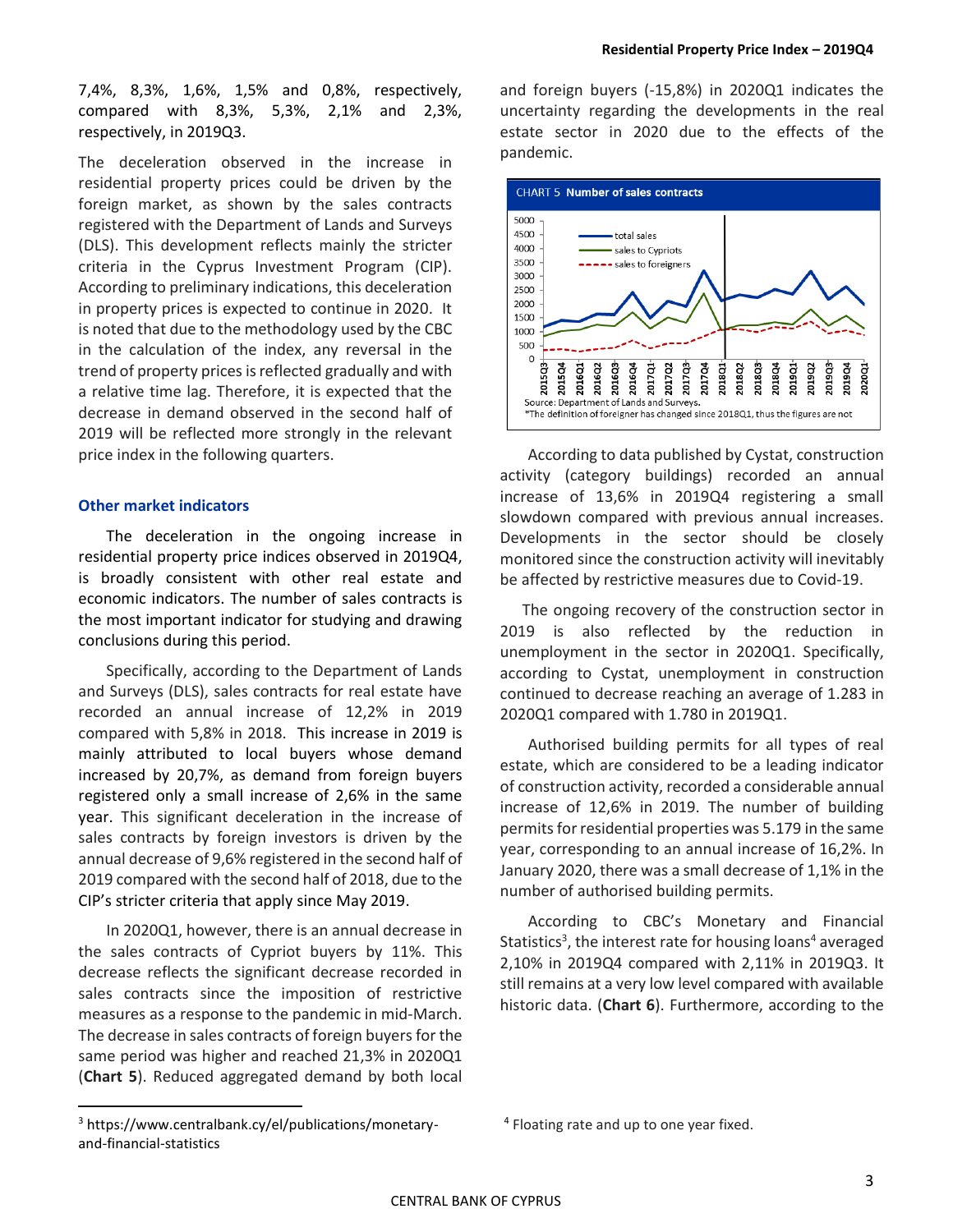CBC's Bank Lending Survey<sup>5</sup>, demand for housing loans by households increased in 2019Q4 compared with 2019Q3 (**Chart 6**).

According to Business and Consumer Surveys (BCS), the sector shows the first signs of deceleration in 2020Q1, after several quarters of continuous upward trend. Property price expectations in the next three months averaged at 12,6 in 2020Q1, compared with 14,5 in 2019Q1 (**Chart 7).** At the same time, the index of employment expectations in the next three months in the construction sector reached an average of 8,5 in 2020Q1, compared with 9,2 in 2019Q1.

Despite the problems faced in 2019, the year ended with a positive sign for the real estate sector, albeit with a relative slowdown in the second half of the year. However, the course of the real estate sector in 2020 seems uncertain and difficult due to the decrease in demand from both foreign investors (mainly due to the stricter criteria in the CIP) and local buyers (due to the effects of the Covid-19 on unemployment and their disposable income of the households). The effects of the above developments are expected to be clearer in the next market report for 2020Q1, when new data will be available.





 $\overline{a}$ 

<sup>5</sup>https://www.centralbank.cy/el/publications/surveys/ban k-lending-survey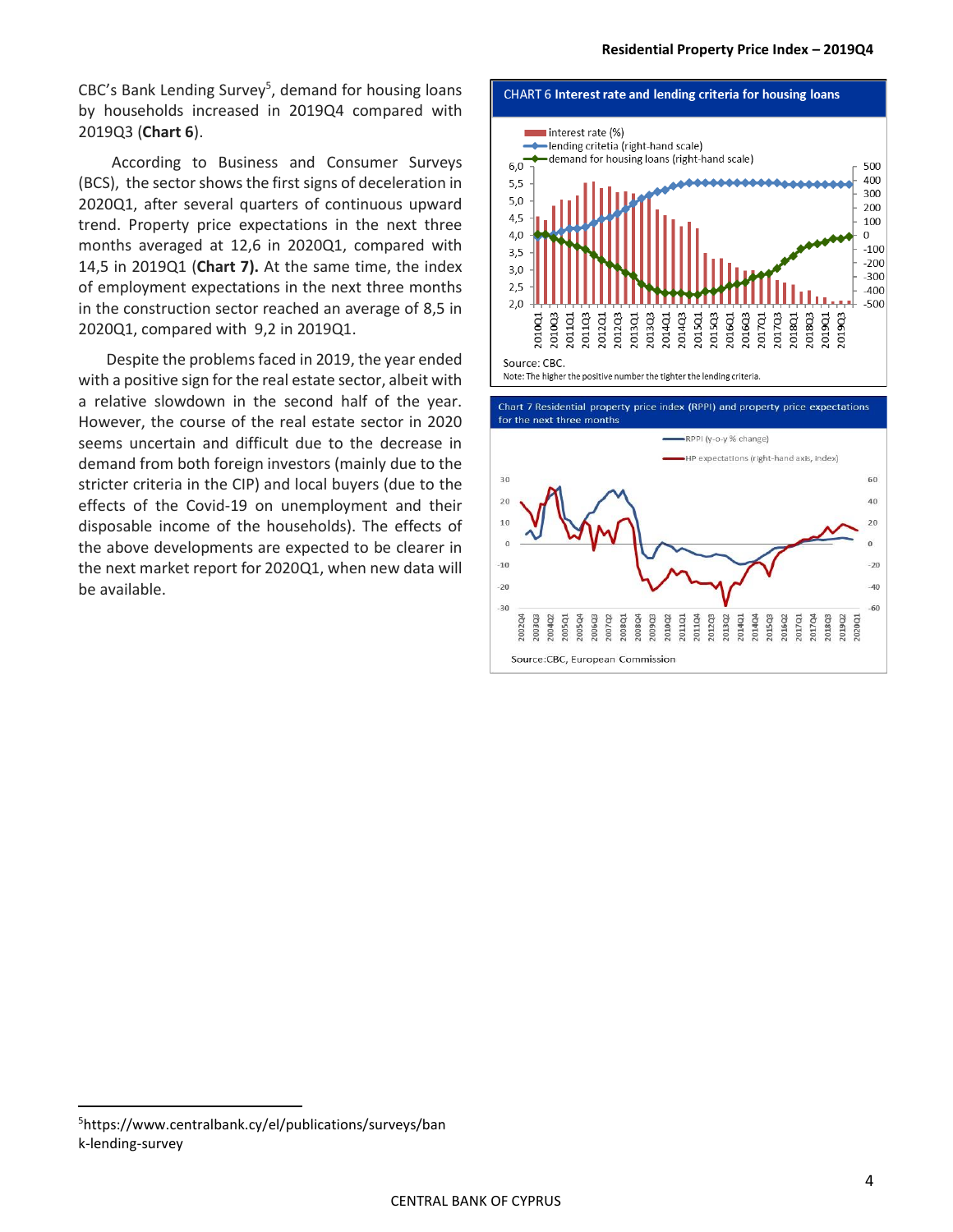## TABLE 1 **Residential property prie indices by type and by district**  (annual and quarterly data, 2010Q1 = 100)

|       |                          | <b>Residences by type</b> |               |       | <b>Residences by district</b> | Residential |        |       |                         |
|-------|--------------------------|---------------------------|---------------|-------|-------------------------------|-------------|--------|-------|-------------------------|
| Year* | Quarter                  | <b>Apartments</b>         | <b>Houses</b> | N/sia | L/sol                         | $L$ /ca     | Paphos | F/sta | property<br>price index |
| 2006  | $\overline{\phantom{a}}$ | 77,7                      | 71,4          | 74,7  | 69,0                          | 71,2        | 85,6   | 68,4  | 73,0                    |
| 2007  | $\overline{\phantom{a}}$ | 91,2                      | 89,5          | 88,8  | 84,3                          | 90,7        | 92,7   | 90,3  | 89,9                    |
| 2008  | $\overline{\phantom{a}}$ | 104,8                     | 106,1         | 104,7 | 103,3                         | 103,2       | 101,1  | 106,5 | 105,7                   |
| 2009  | $\overline{\phantom{a}}$ | 100,2                     | 100,9         | 100,5 | 96,9                          | 101,3       | 103,0  | 104,4 | 100,7                   |
| 2010  | $\overline{\phantom{a}}$ | 98,2                      | 100,1         | 99,9  | 99,0                          | 99,5        | 100,3  | 99,5  | 99,6                    |
| 2011  | $\overline{\phantom{a}}$ | 93,3                      | 97,2          | 98,6  | 94,4                          | 94,9        | 95,4   | 94,4  | 96,3                    |
| 2012  | $\overline{\phantom{a}}$ | 89,0                      | 91,8          | 94,4  | 90,8                          | 87,3        | 87,5   | 87,9  | 91,2                    |
| 2013  | $\overline{\phantom{a}}$ | 82,5                      | 86,1          | 87,8  | 86,5                          | 79,5        | 83,3   | 80,0  | 85,2                    |
| 2014  | $\overline{\phantom{a}}$ | 74,7                      | 78,8          | 80,3  | 79,5                          | 72,1        | 77,4   | 71,1  | 77,8                    |
| 2015  | $\overline{\phantom{a}}$ | 71,0                      | 75,6          | 76,0  | 76,4                          | 68,7        | 75,3   | 70,1  | 74,4                    |
| 2016  | $\overline{\phantom{a}}$ | 71,0                      | 74,3          | 74,2  | 75,7                          | 67,9        | 75,1   | 67,6  | 73,4                    |
| 2017  | $\overline{\phantom{a}}$ | 73,4                      | 74,6          | 74,9  | 77,4                          | 67,4        | 75,3   | 67,2  | 74,3                    |
| 2018  | $\overline{\phantom{a}}$ | 76.6                      | 75.6          | 76,0  | 80,1                          | 68,5        | 75,7   | 69,9  | 75,8                    |
| 2019  | Q1                       | 78,4                      | 76,7          | 76,8  | 82,9                          | 69,9        | 77,0   | 70,2  | 77,2                    |
|       | Q <sub>2</sub>           | 79,3                      | 77,0          | 77,0  | 83,6                          | 70,3        | 77,5   | 71,4  | 77,6                    |
|       | Q3                       | 80,5                      | 77,2          | 77,4  | 84,1                          | 70,7        | 78,5   | 72,0  | 78,1                    |
|       | Q4                       | 80,9                      | 77,4          | 77,9  | 84,7                          | 70,8        | 77,5   | 72,5  | 78,3                    |

Source: CBC.

**\*The annual data for the years between 2006 and 2018 are calculated as the average of the four quarters of each respective year**.

|                                         | TABLE 2 Apartment and house price indices by district |       |       |                   |        |               |                                                                                                                                  |       |       |               |       |
|-----------------------------------------|-------------------------------------------------------|-------|-------|-------------------|--------|---------------|----------------------------------------------------------------------------------------------------------------------------------|-------|-------|---------------|-------|
| (annual and quarterly, $2010Q1 = 100$ ) |                                                       |       |       |                   |        |               |                                                                                                                                  |       |       |               |       |
|                                         |                                                       |       |       |                   |        |               |                                                                                                                                  |       |       |               |       |
|                                         |                                                       |       |       | <b>Apartments</b> |        | <b>Houses</b> |                                                                                                                                  |       |       |               |       |
| Year*                                   | Quarter                                               | N/sia | L/sol | $L$ /ca           | Paphos | F/sta         | N/sia                                                                                                                            | L/sol | L/ca  | <b>Paphos</b> | F/sta |
| 2010                                    |                                                       | 99,3  | 97,8  | 97,1              | 97,0   | 97,1          | 100,1                                                                                                                            | 99,4  | 100,4 | 101,4         | 100,1 |
| 2011                                    | $\overline{\phantom{a}}$                              | 99,0  | 91,8  | 88,7              | 82,7   | 83,1          | 98,5                                                                                                                             | 95,1  | 96,8  | 99,1          | 97,2  |
| 2012                                    | $\overline{\phantom{a}}$                              | 95,2  | 88,3  | 82,2              | 76,9   | 76,8          | 94,1                                                                                                                             | 91,5  | 88,7  | 90,7          | 89,7  |
| 2013                                    | $\overline{\phantom{a}}$                              | 89,0  | 82,8  | 71,7              | 71,7   | 71,8          | 87,3                                                                                                                             | 87,5  | 82,1  | 86,7          | 81,4  |
| 2014                                    | $\overline{\phantom{a}}$                              | 81,5  | 74,9  | 63,8              | 67,2   | 64,1          | 79,8                                                                                                                             | 81,1  | 74,7  | 80,7          | 72,3  |
| 2015                                    | $\overline{\phantom{a}}$                              | 76,6  | 74,0  | 61,0              | 64,2   | 60,3          | 75,8                                                                                                                             | 77,2  | 71,9  | 79,3          | 71,8  |
| 2016                                    | $\overline{\phantom{a}}$                              | 75,0  | 74,6  | 61,3              | 66,0   | 57,8          | 73,9                                                                                                                             | 76,1  | 70,8  | 78,9          | 69,4  |
| 2017                                    | $\overline{\phantom{a}}$                              | 77,0  | 78,6  | 61,8              | 64,2   | 57,4          | 73,9                                                                                                                             | 76,9  | 69,5  | 80,2          | 69,4  |
| 2018                                    | $\overline{\phantom{a}}$                              | 78,9  | 84,6  | 63,5              | 67,6   | 59,5          | 74,6                                                                                                                             | 78,4  | 70,1  | 79,8          | 72,4  |
| 2019                                    | Q1                                                    | 79,6  | 88,0  | 67,4              | 68,9   | 60,8          | 75,6                                                                                                                             | 81,0  | 70,7  | 80,7          | 72,4  |
|                                         | Q <sub>2</sub>                                        | 80,0  | 89,6  | 68,8              | 69,1   | 61,9          | 75,7                                                                                                                             | 81,2  | 70,8  | 81,4          | 73,6  |
|                                         | Q <sub>3</sub>                                        | 80,6  | 91,7  | 69,9              | 71,1   | 62,2          | 76,0                                                                                                                             | 81,3  | 70,9  | 81,9          | 74,3  |
|                                         | Q4                                                    | 80,8  | 93,7  | 69,8              | 68,9   | 61,9          | 76,1                                                                                                                             | 81,6  | 71,1  | 81,2          | 75,0  |
|                                         |                                                       |       |       |                   |        |               |                                                                                                                                  |       |       |               |       |
| Source: CBC.                            |                                                       |       |       |                   |        |               |                                                                                                                                  |       |       |               |       |
|                                         |                                                       |       |       |                   |        |               | *The annual data for the years between 2010 and 2018 are calculated as the average of the four quarters of each respective year. |       |       |               |       |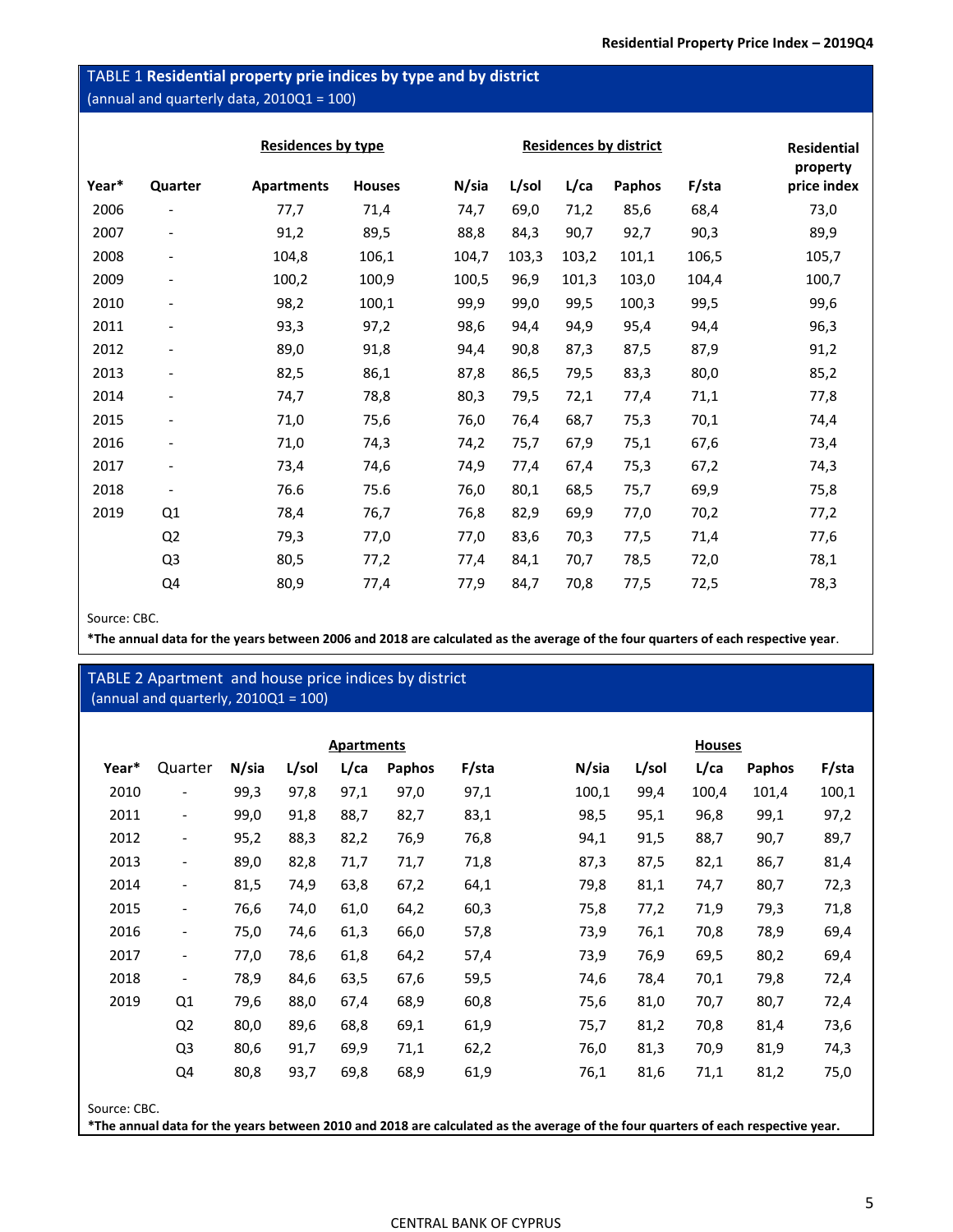## Table 3 **Residential property price indices by type and by district**  (annual change, %)

|       |                              | <b>Residences by type</b> |               |        | <b>Residential</b><br>property |         |        |         |             |
|-------|------------------------------|---------------------------|---------------|--------|--------------------------------|---------|--------|---------|-------------|
| Year* | Quarter                      | <b>Apartments</b>         | <b>Houses</b> | N/sia  | L/sol                          | $L$ /ca | Paphos | F/sta   | price index |
| 2007  | $\overline{\phantom{a}}$     | 17,4                      | 25,3          | 18,9   | 22,1                           | 27,3    | 8,3    | 32,1    | 23,3        |
| 2008  | $\overline{\phantom{a}}$     | 14,8                      | 18,6          | 17,9   | 22,5                           | 13,8    | 9,1    | 17,9    | 17,6        |
| 2009  | $\qquad \qquad \blacksquare$ | $-4,4$                    | $-4,9$        | $-4,0$ | $-6,2$                         | $-1,9$  | 1,8    | $-1,9$  | $-4,7$      |
| 2010  | $\overline{\phantom{a}}$     | $-2,0$                    | $-0,8$        | $-0,6$ | 2,1                            | $-1,8$  | $-2,6$ | $-4,7$  | $-1,1$      |
| 2011  | $\qquad \qquad \blacksquare$ | $-5,0$                    | $-2,9$        | $-1,3$ | $-4,6$                         | $-4,6$  | $-4,9$ | $-5,1$  | $-3,3$      |
| 2012  | $\qquad \qquad \blacksquare$ | $-4,6$                    | $-5,6$        | $-4,3$ | $-3,8$                         | $-8,1$  | $-8,2$ | $-6,9$  | $-5,3$      |
| 2013  | $\overline{\phantom{a}}$     | $-7,3$                    | $-6,2$        | $-7,0$ | $-4,8$                         | $-8,9$  | $-4,8$ | $-8,9$  | $-6,5$      |
| 2014  | $\qquad \qquad \blacksquare$ | $-9,4$                    | $-8,5$        | $-8,5$ | $-8,0$                         | $-9,3$  | $-7,0$ | $-11,2$ | $-8,8$      |
| 2015  | $\overline{\phantom{a}}$     | $-4,9$                    | $-4,0$        | $-5,3$ | $-4,0$                         | $-4,6$  | $-2,7$ | $-1,4$  | $-4,3$      |
| 2016  | $\qquad \qquad \blacksquare$ | $-0,1$                    | $-1,8$        | $-2,4$ | $-0,9$                         | $-1,2$  | $-0,4$ | $-3,6$  | $-1,4$      |
| 2017  | $\overline{\phantom{a}}$     | 3,3                       | 0,5           | 0,9    | 2,2                            | $-0,8$  | 0,3    | $-0,6$  | 1,2         |
| 2018  | $\overline{\phantom{a}}$     | 4,4                       | 1,2           | 1,5    | 3,5                            | 1,6     | 0,6    | 4,0     | 2,1         |
| 2019  | Q1                           | 4,0                       | 2,1           | 1.5    | 5,4                            | 3,3     | 1,3    | 2,4     | 2,7         |
|       | Q <sub>2</sub>               | 4,3                       | 2,3           | 1.7    | 5,4                            | 3,0     | 2,3    | 2,1     | 2,8         |
|       | Q <sub>3</sub>               | 4,4                       | 2,2           | 1,9    | 4,2                            | 2,5     | 4,9    | 2,0     | 2,8         |
|       | Q4                           | 4,1                       | 1,5           | 1,1    | 3,7                            | 2,4     | 1,6    | 2,8     | 2,2         |

Source: CBC.

**\*The annual data for the years between 2007 and 2018 are calculated as the annual change between the average level of the index for the four quarters of each respective year and the previous year.**

## Table 4 Apartment and house price indices by district (quarterly data, %)

|              | <b>Apartments</b> |        |       |         |        |        |       | <b>Houses</b> |         |        |        |  |
|--------------|-------------------|--------|-------|---------|--------|--------|-------|---------------|---------|--------|--------|--|
| Year         | Quarter           | N/sia  | L/sol | $L$ /ca | Paphos | F/sta  | N/sia | L/sol         | $L$ /ca | Paphos | F/sta  |  |
| 2018         | Q <sub>1</sub>    | 0,8    | 1,5   | $-0,4$  | 3,6    | 0,7    | 0,5   | 0,2           | $-0,6$  | 0,3    | 1,7    |  |
| 2018         | Q <sub>2</sub>    | 0,1    | 1,9   | 2,1     | $-0,2$ | 3,2    | 0,1   | 0,3           | 0,3     | $-0,2$ | 1,9    |  |
| 2018         | Q <sub>3</sub>    | 0,5    | 2,9   | 2,7     | $-0,2$ | 3,4    | 0,1   | 1,3           | 0,6     | $-1,7$ | 0,5    |  |
| 2018         | Q4                | 0,8    | 1,3   | 0,6     | 0,5    | 1,1    | 0,9   | 1,2           | 0,1     | 2,6    | $-0,7$ |  |
| 2019         | Q <sub>1</sub>    | $-0,1$ | 1,1   | 3,8     | 1,7    | $-1,1$ | 0,5   | 1,6           | 0,4     | 0,1    | $-0,3$ |  |
| 2019         | Q <sub>2</sub>    | 0,6    | 1,8   | 2,0     | 0,2    | 1,9    | 0,1   | 0,3           | 0,1     | 0,9    | 1,6    |  |
| 2019         | Q <sub>3</sub>    | 0,7    | 2,4   | 1,7     | 2,9    | 0,5    | 0,4   | 0,1           | 0,1     | 0,6    | 1,0    |  |
| 2019         | Q4                | 0,3    | 2,1   | $-0,2$  | $-3,0$ | $-0,5$ | 0,1   | 0,4           | 0,3     | $-0,9$ | 1,0    |  |
| Source: CBC. |                   |        |       |         |        |        |       |               |         |        |        |  |